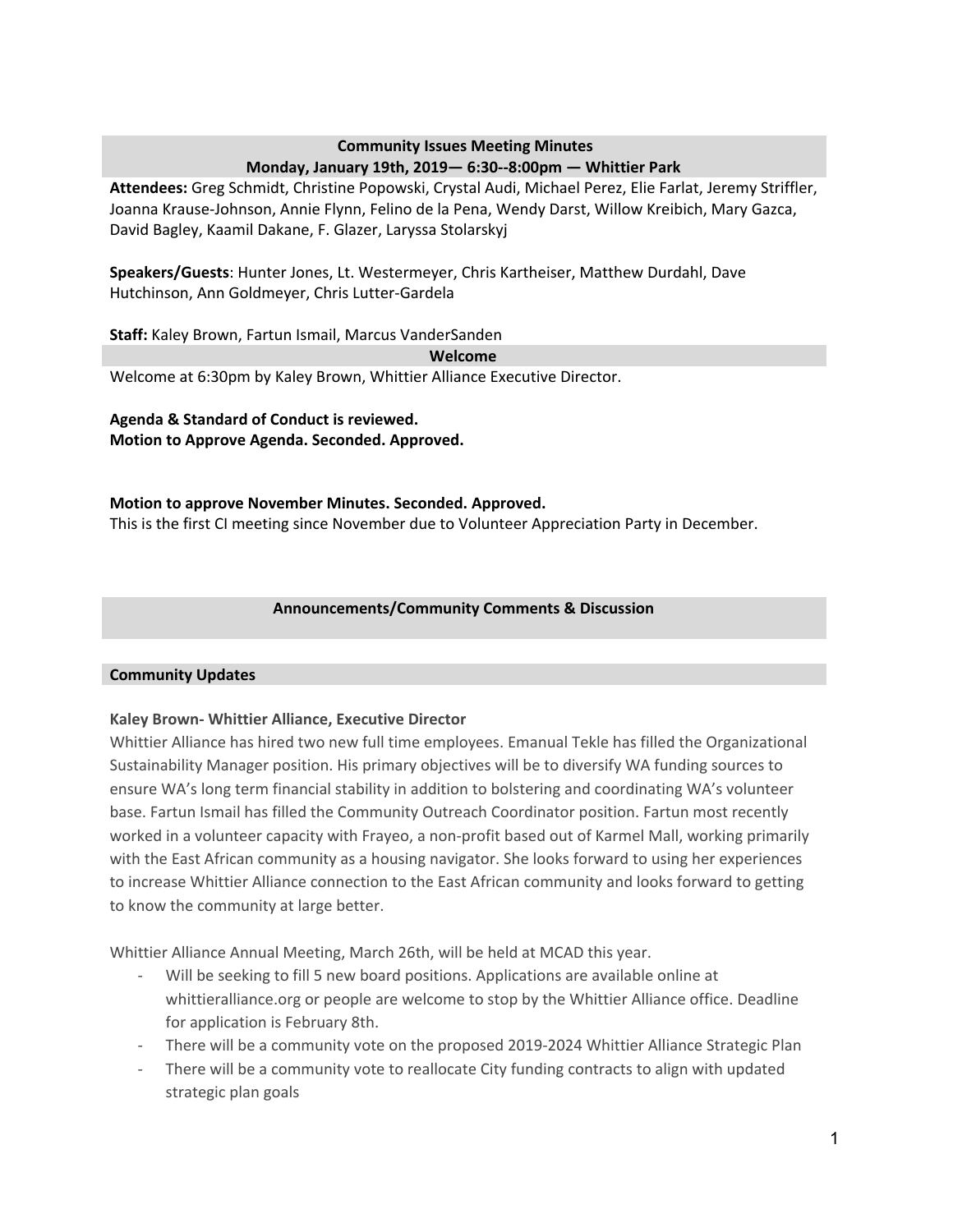### **Becky Lewis - Park Director at Whittier + 7 area parks**

2019 Winter programming is under way

- Basketball is kicked off meaning less open gym time which can make it difficult for programming
- Adaptive, inclusive program for health and fitness on Monday, Tuesday and Thursday
- Pottery \$5 charge for adults; all drop-in basis (no pre-registration required)
- Wednesday the park has a naturalist facilitate activities topics include animal life, conservation and other outdoor based topics. Free snowshoeing day January 23rd
- Gardening program starting again this summer there is indoor growing in spring/winter for transplanting in warmer months
- Futsal Society is back in action- Thursday nights \$5 charge
- Friday and Tuesday are drop in teen nights
- Free dinner and snack after school every day for all students up to age 18
- If MPS is closed, Park opens at Noon including snow days

### **Hunter Jones- Reading Partners**

Reading Partners is a national organization working with K-5 students who are not reading at grade level. They offer 1:1 volunteer opportunities with students to follow a curriculum to help the student get to grade level reading proficiency. They are looking for up to 20 volunteers for Whittier International.

- If student is not reading by 4<sup>th</sup> grade level then they statistically fall behind permanently
- Needs are not being met by classroom structure
- Experience is beneficial to for both students and mentors
- Site coordinator is in the classroom with you the whole time to provide support

### **Interim Community Issues Board Chair Election-Kaley Brown**

The Whittier Alliance Community Issues Committee is in need of an interim Chair person until a new election is held in April the meeting following the Whittier Alliance annual meeting. The primary duties of the CI Chair include:

- Lead CI meetings
- Help coordinate agenda
- Attend Whittier Alliance monthly Board meeting

New format for CI in 2019 will feature different sectors of Whittier Community issues every monthnext month the meeting will host a community workshop on racial justice and identifying white privilege. Topic ideas for subsequent months include Immigration, a Community Iftar for folks to share a meal and learn about Ramadan and Islam. This is a good opportunity for a trial run if anybody is interested in the position in April.

### **Open floors to nominations. No nominations are brought forth.**

Standard election will be held in April for the next full term.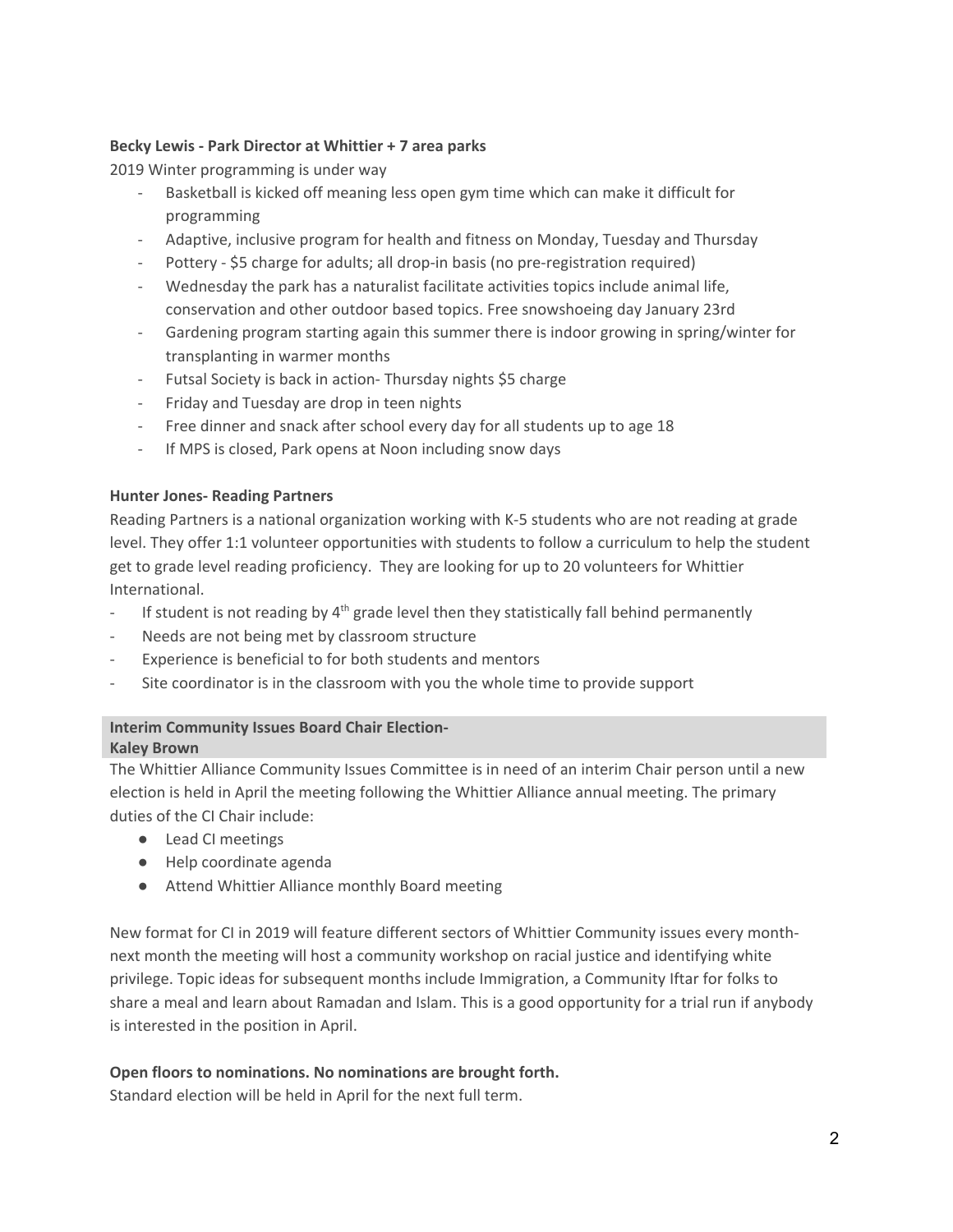#### **Green Crescent Public Art Project- Ann Godfrey, Christopher Lutter-Gardela**

The Green Crescent- part of 35W at 94 construction project. It is a trail and park on the west side of 35w at Lake Street. It will be a connection between the upcoming Lake Street Transit and Midtown Greenway. It will feature an asphalt bike trail and pedestrian trail, sloping up to lake street from Midtown Greenway.

Retaining walls along I-35W will feature "wave walls" as public art component as decided by the community. Project managers have been working closely with steering committee to decide artistic direction of the project. Steering committee members have conducted extensive community outreach. The outcomes of that process is the desire for a Gateway or wayfinding feature that includes light.

Goals of the project A welcoming space for all Space that explores and supports ideas of connection Bold iconic gateway Inspirational Grand and timeless artistic gesture Durable in order to benefit Minneapolis for years to come

Construction timeline East retaining wall- in progress West wall- March 2019 Seeding- Summer 2019 Grading- Fall 2019

Lake Street Transit Station- unknown end date in 2021

Chris is the selected artist. He is an interactive sculptor wh created the Wolf and Moose interactive sculptures featured at Loring Park Holidazzle. The primary direction from steering committee he received is that movement is tantamount. Keep traffic flowing through the area. Want to promote this as an area of connection. This is reinforced thematically by waved retaining walls. The strongest feedback from the community was an installation to celebrate diversity of four bordering neighborhoods and that celebrates nature. Chris decided to use the nature theme and use creatures that lived here before colonization, representative of the biomes of Minnesota. Use animals to represent human attributes.

- Bison - Strength, resilience

- Elk - Love

- Black Bear - water and healing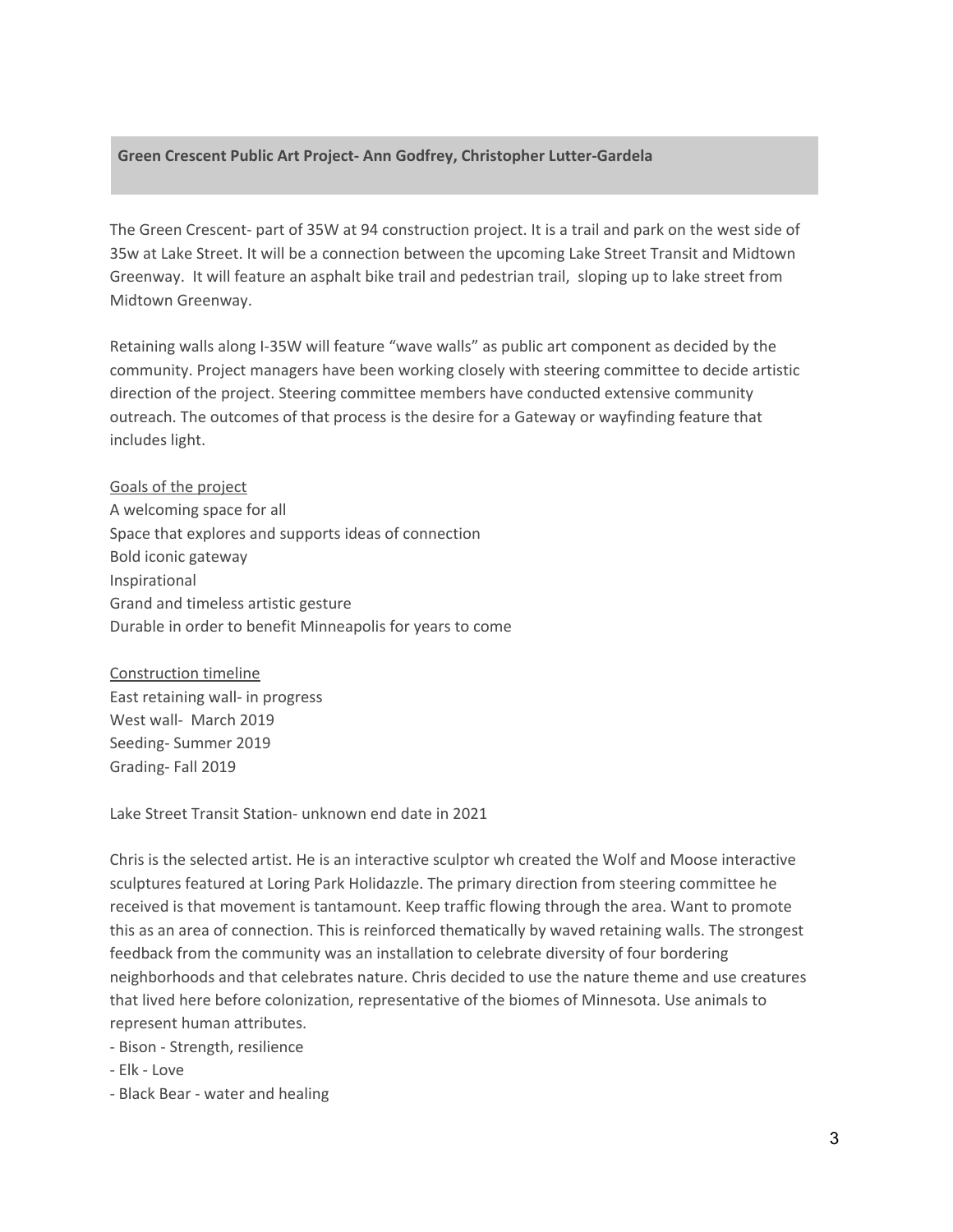Directive was to be iconic; these will be large scale installations that would create a signature for the project and be a landmark public art piece. They would be very large representations that would feature lighting and interactive features of light and naturalistic features.

Sketches of ideas and designs were passed out to attendees for feedback.

### **Blaisdell Protected Bikeway Extension- Chris Kartheiser, City of Minneapolis Public Works**

Chris is the Project Manager for the upgrade of existing bike infrastructure on Blaisdell from Franklin to Lake. This corridor is part of the City's protected bikeway master plan. Complete network with east/west connections at 26th and 28th. Goal is to enhance comfort of bike facilities by increased separation from cars. There is an existing bike lane along this corridor. This project will be to increase and reinforce the buffer between bikes and cars by installing ballards separating the bike lane from traffic.

## Details

- Franklin to  $26^{th}$  6ft bike lane 2 ft buffer
- $\bullet$  At 26<sup>th</sup> 7ft bike lane with 5ft buffer
- Project will reduce travel lanes by several feet on Blaisdell Avenue by several feet, however they were above standard
- Will not reduce any parking capacity as it is improvement of already existing infrastructure

### Timeline

- Engagement- Presently
- Design- Doesn't require much engineering new lines and ballards installation
- Installation- sometime in the summer; exact date is TBD
	- Will look to not impede traffic
	- Installation will happen overnight

### Concerns/Questions/Comments

-What is the goal with bike lanes?

-Every other block is a bike path

-"Protected bikeways" are very intentional. Goal is to be continuous to protect bikers and provide full network. Bicycle counts for 11 years with data back from 2007 shows that bike lanes have gone up there has been an uptick in bike traffic.

-Physical barriers have been shown to increase driver safety, reduced speeds among other more cautious factors

-Concern over the parking situation regarding bike lane relationship with parking spots on Nicollet on  $26<sup>th</sup>$ 

-Concerns regarding signage and right of way

-Connection to LaSalle goes from unprotected to protected

-All these directives are products of research, community engagement and following the City Master Plan. Speed is the primary factor in crashes of all kinds of traffic, bike-related and non, and bike infrastructure is proven to reduce traffic speeds to accepted limits.